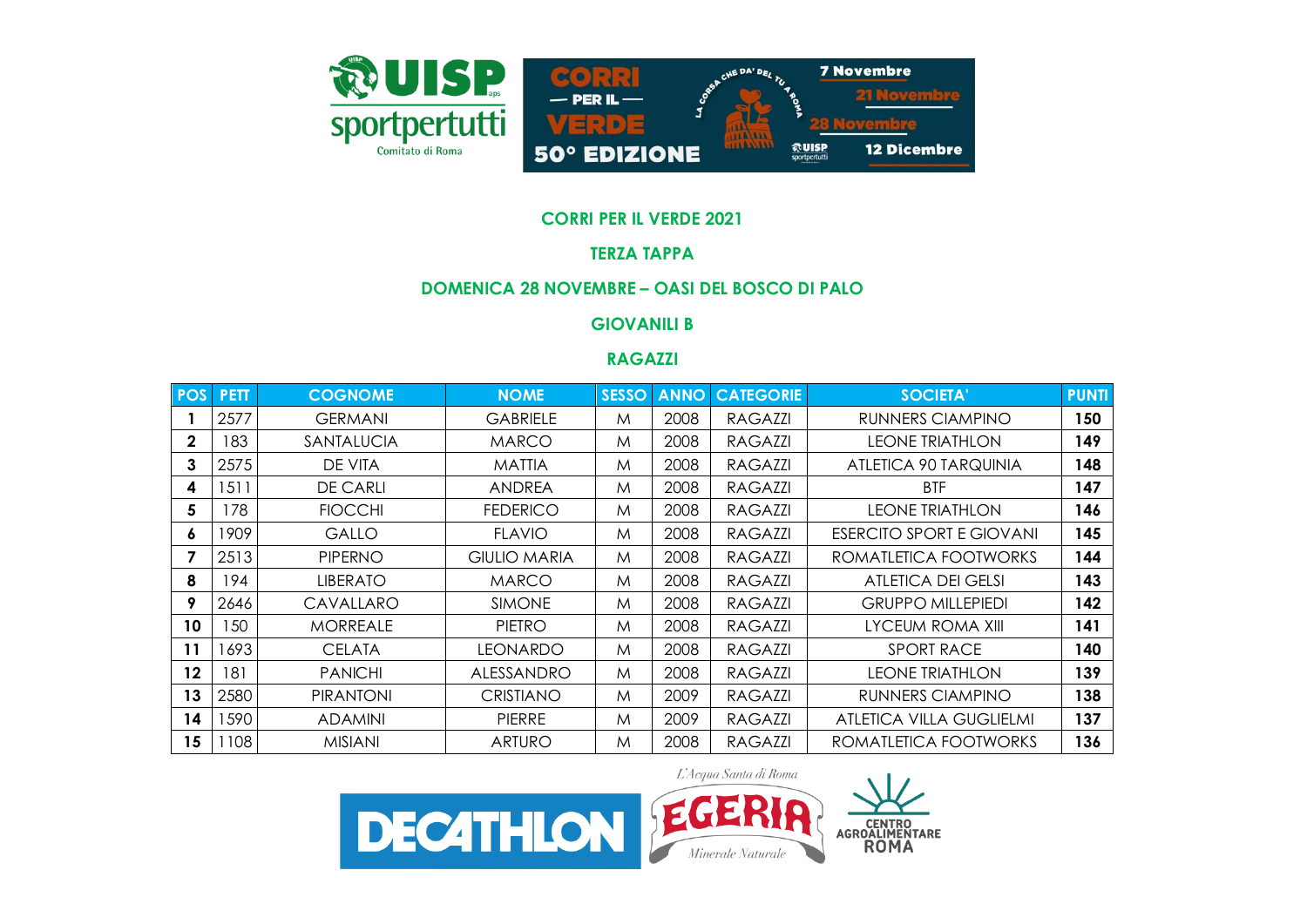|    |      |                        | <b>SP</b>          |                 | LA CORES | CHE DA' DEL TU 4 SON | <b>7 Novembre</b>                |     |
|----|------|------------------------|--------------------|-----------------|----------|----------------------|----------------------------------|-----|
|    |      | Comitato di Roma       | <b>50°</b>         | $\blacksquare$  |          |                      | 熱UISP<br><b>12 Dicembre</b>      |     |
|    |      |                        |                    | <b>EDIZIONE</b> |          |                      | sportpertutti                    |     |
| 16 | 2582 | <b>VENTURA</b>         | <b>LEONARDO</b>    | M               | 2008     | <b>RAGAZZI</b>       | <b>RUNNERS CIAMPINO</b>          | 135 |
| 17 | 447  | <b>NERI</b>            | <b>GIORGIO</b>     | M               | 2008     | <b>RAGAZZI</b>       | <b>ROMA TRIATHLON</b>            | 134 |
| 18 | 2606 | <b>VIRDIS</b>          | <b>LUCA</b>        | M               | 2008     | <b>RAGAZZI</b>       | <b>SS LAZIO ATLETICA LEGGERA</b> | 133 |
| 19 | 2589 | <b>CHIEFFO</b>         | <b>MASSIMO</b>     | M               | 2009     | <b>RAGAZZI</b>       | <b>RUNNERS CIAMPINO</b>          | 132 |
| 20 | 417  | <b>GATTI</b>           | <b>MICHELE</b>     | M               | 2008     | <b>RAGAZZI</b>       | <b>GSBRUN</b>                    | 131 |
| 21 | 954  | <b>GIANNONI</b>        | <b>LUCA</b>        | M               | 2009     | <b>RAGAZZI</b>       | <b>ESERCITO SPORT E GIOVANI</b>  | 130 |
| 22 | 1111 | <b>BOZZA</b>           | <b>RICCARDO</b>    | M               | 2009     | <b>RAGAZZI</b>       | ROMATLETICA FOOTWORKS            | 129 |
| 23 | 2579 | <b>VENTRUTO</b>        | <b>FLAVIO</b>      | M               | 2009     | <b>RAGAZZI</b>       | <b>RUNNERS CIAMPINO</b>          | 128 |
| 24 | 1107 | <b>VINCI</b>           | <b>FILIPPO</b>     | M               | 2008     | <b>RAGAZZI</b>       | ROMATLETICA FOOTWORKS            | 127 |
| 25 | 1905 | <b>CONTE</b>           | <b>VALERIO</b>     | M               | 2009     | <b>RAGAZZI</b>       | <b>ESERCITO SPORT E GIOVANI</b>  | 126 |
| 26 | 1006 | <b>FANALES BELASIO</b> | <b>ARTEM</b>       | M               | 2008     | <b>RAGAZZI</b>       | RIFONDAZIONE PODISTICA           | 125 |
| 27 | 2581 | <b>LEO</b>             | <b>GABRIELE</b>    | M               | 2009     | <b>RAGAZZI</b>       | <b>RUNNERS CIAMPINO</b>          | 124 |
| 28 | 1718 | <b>VERZI</b>           | <b>ALBERTO</b>     | M               | 2008     | <b>RAGAZZI</b>       | <b>SPORT RACE</b>                | 123 |
| 29 | 2578 | <b>BATTAGLIA</b>       | <b>ALEX</b>        | M               | 2009     | <b>RAGAZZI</b>       | <b>RUNNERS CIAMPINO</b>          | 122 |
| 30 | 1102 | <b>RATTI</b>           | <b>DANIELE</b>     | M               | 2008     | <b>RAGAZZI</b>       | ROMATLETICA FOOTWORKS            | 121 |
| 31 | 503  | <b>DI MARIO</b>        | <b>MARIO</b>       | M               | 2008     | <b>RAGAZZI</b>       | <b>FIAMME AZZURRE</b>            | 120 |
| 32 | 1603 | COLUCCI                | <b>DAVIDE</b>      | M               | 2009     | <b>RAGAZZI</b>       | ROMA 6 VILLA GORDIANI            | 119 |
| 33 | 1602 | <b>PALLINI</b>         | <b>SIRO</b>        | M               | 2009     | <b>RAGAZZI</b>       | ROMA 6 VILLA GORDIANI            | 118 |
| 34 | 1552 | <b>TINEBRA</b>         | <b>LIVIO PAOLO</b> | M               | 2008     | <b>RAGAZZI</b>       | <b>ATLETICA VILLA GUGLIELMI</b>  | 117 |
| 35 | 793  | <b>SERRA</b>           | <b>LORENZO</b>     | M               | 2009     | <b>RAGAZZI</b>       | ATLETICO MONTEROTONDO            | 116 |
| 36 | 1264 | <b>VIRDIA</b>          | <b>EDOARDO</b>     | M               | 2008     | <b>RAGAZZI</b>       | <b>SPORT RACE</b>                | 115 |
| 37 | 1010 | SQUILLACCIOTTI         | <b>TOMMASO</b>     | M               | 2009     | <b>RAGAZZI</b>       | RIFONDAZIONE PODISTICA           | 114 |
| 38 | 1316 | <b>MASTROLORENZI</b>   | <b>FILIPPO</b>     | M               | 2008     | <b>RAGAZZI</b>       | <b>SCAVO 2000</b>                | 113 |
| 39 | 630  | <b>FORTUNATI</b>       | <b>EMILIANO</b>    | M               | 2008     | <b>RAGAZZI</b>       | <b>RUNNER TRAINER</b>            | 112 |
| 40 | 449  | SOSPIZIO               | <b>ADRIANO</b>     | M               | 2009     | <b>RAGAZZI</b>       | <b>ROMA TRIATHLON</b>            | 111 |

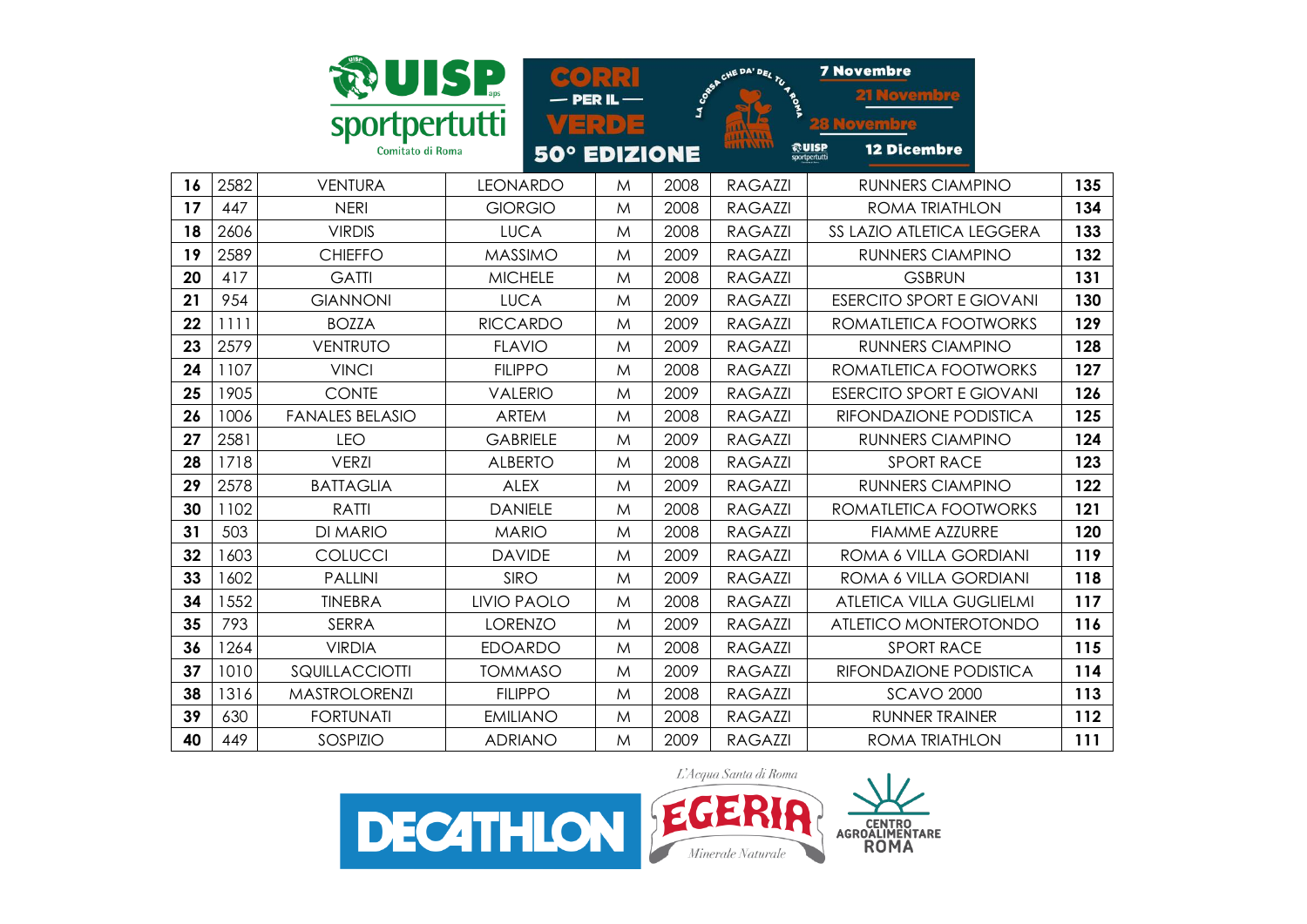|    |      |                                   | UISP             |                         | LA COMPT | CHE DA' DEL TU 4 | <b>7 Novembre</b>                            |     |
|----|------|-----------------------------------|------------------|-------------------------|----------|------------------|----------------------------------------------|-----|
|    |      | sportpertutti<br>Comitato di Roma | $50^\circ$       | 다리이다<br><b>EDIZIONE</b> |          |                  | ඹUISP<br><b>12 Dicembre</b><br>sportpertutti |     |
| 41 | 1009 | <b>LEMBO</b>                      | <b>MARCO</b>     | M                       | 2009     | <b>RAGAZZI</b>   | RIFONDAZIONE PODISTICA                       | 110 |
| 42 | 1822 | <b>BEVILACQUA</b>                 | ALESSANDRO       | M                       | 2008     | <b>RAGAZZI</b>   | <b>LEONE TRIATHLON</b>                       | 109 |
| 43 | 666  | <b>CAPUTO</b>                     | <b>GIUSEPPE</b>  | M                       | 2009     | <b>RAGAZZI</b>   | <b>GRUPPO MILLEPIEDI</b>                     | 108 |
| 44 | 2556 | <b>CAPERNA</b>                    | <b>SIMONE</b>    | M                       | 2009     | <b>RAGAZZI</b>   | <b>LYCEUM ROMA XIII</b>                      | 107 |
| 45 | 1908 | <b>GUGLIELMETTI</b>               | <b>MATTEO</b>    | M                       | 2008     | <b>RAGAZZI</b>   | <b>ESERCITO SPORT E GIOVANI</b>              | 106 |
| 46 | 2066 | <b>VITALI</b>                     | <b>LORENZO</b>   | M                       | 2009     | <b>RAGAZZI</b>   | <b>KRONOS ROMA</b>                           | 105 |
| 47 | 2352 | <b>GIAQUINTA</b>                  | <b>FRANCESCO</b> | M                       | 2009     | <b>RAGAZZI</b>   | ROMATLETICA FOOTWORKS                        | 104 |
| 48 | 2499 | <b>RICCI</b>                      | NICOLO'          | M                       | 2009     | <b>RAGAZZI</b>   | <b>FORUM SPORT CENTER</b>                    | 103 |
| 49 | 2658 | PELUSO                            | <b>VALERIO</b>   | M                       | 2009     | <b>RAGAZZI</b>   | <b>GRUPPO MILLEPIEDI</b>                     | 102 |
| 50 | 1887 | <b>FORNARIO</b>                   | <b>EMANUELE</b>  | M                       | 2008     | <b>RAGAZZI</b>   | <b>SS LAZIO ATLETICA LEGGERA</b>             | 101 |
| 51 | 2024 | <b>GIUSTI</b>                     | <b>VALERIO</b>   | M                       | 2008     | <b>RAGAZZI</b>   | ROMATLETICA FOOTWORKS                        | 100 |
| 52 | 956  | <b>TIADINA</b>                    | <b>GIOVANNI</b>  | M                       | 2009     | <b>RAGAZZI</b>   | <b>ESERCITO SPORT E GIOVANI</b>              | 99  |
| 53 | 2512 | <b>NICOLINI</b>                   | <b>ENRICO</b>    | M                       | 2008     | <b>RAGAZZI</b>   | ROMATLETICA FOOTWORKS                        | 98  |
| 54 | 1104 | <b>PERGOLESI</b>                  | <b>SIMONE</b>    | M                       | 2008     | <b>RAGAZZI</b>   | ROMATLETICA FOOTWORKS                        | 97  |
| 55 | 1224 | <b>MARIANI</b>                    | <b>LEONARDO</b>  | M                       | 2009     | <b>RAGAZZI</b>   | <b>SPORT RACE</b>                            | 96  |
| 56 | 1313 | <b>GIORDANO</b>                   | <b>CRISTIAN</b>  | M                       | 2008     | <b>RAGAZZI</b>   | <b>SCAVO 2000</b>                            | 95  |
| 57 | 743  | <b>SECA</b>                       | <b>ANDREA</b>    | M                       | 2009     | <b>RAGAZZI</b>   | <b>GRUPPO MILLEPIEDI</b>                     | 94  |
| 58 | 1217 | <b>GUARDATI</b>                   | <b>GIORGIO</b>   | M                       | 2008     | <b>RAGAZZI</b>   | <b>SPORT RACE</b>                            | 93  |
| 59 | 2225 | D'AMICO                           | Emanuele         | M                       | 2008     | <b>RAGAZZI</b>   | <b>GSBRUN</b>                                | 92  |
| 60 | 953  | <b>GAMBADORI</b>                  | <b>LEONARDO</b>  | M                       | 2008     | <b>RAGAZZI</b>   | <b>ESERCITO SPORT E GIOVANI</b>              | 91  |
| 61 | 149  | <b>IONCOLI</b>                    | <b>GIORGIO</b>   | M                       | 2009     | <b>RAGAZZI</b>   | <b>LYCEUM ROMA XIII</b>                      | 90  |
| 62 | 504  | <b>CAPITANI</b>                   | <b>PIETRO</b>    | M                       | 2009     | <b>RAGAZZI</b>   | <b>FIAMME AZZURRE</b>                        | 89  |
| 63 | 2450 | <b>MISANTONI</b>                  | <b>MARCO</b>     | M                       | 2009     | <b>RAGAZZI</b>   | <b>SS LAZIO ATLETICA LEGGERA</b>             | 88  |
| 64 | 2515 | <b>LA LICATA</b>                  | <b>ANDREA</b>    | M                       | 2009     | <b>RAGAZZI</b>   | ROMATLETICA FOOTWORKS                        | 87  |
| 65 | 2563 | <b>BENPENSANTE</b>                | <b>ANDREA</b>    | M                       | 2009     | <b>RAGAZZI</b>   | <b>FIAMME AZZURRE</b>                        | 86  |

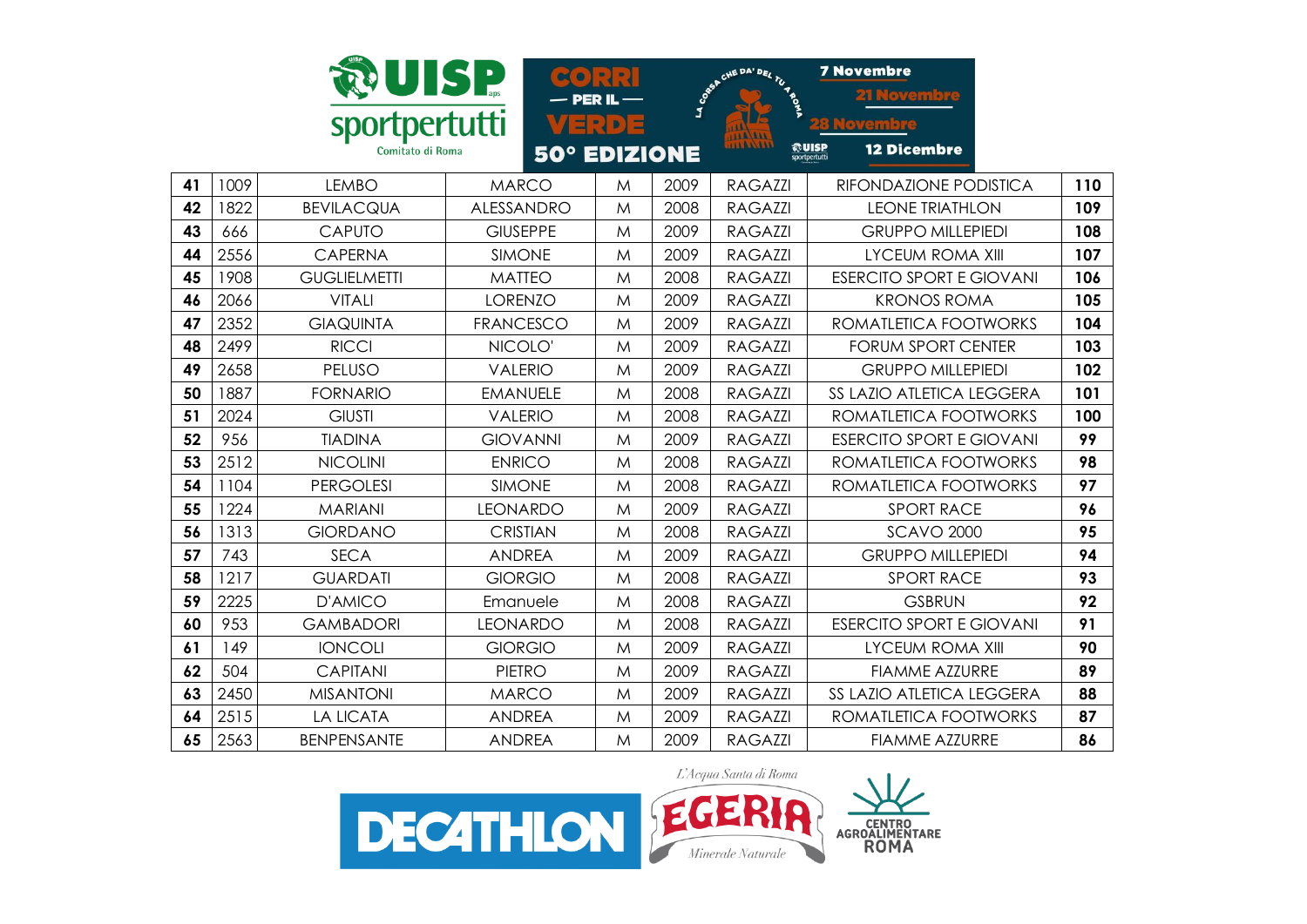|    |      | <b>RUISP</b><br>sportpertutti<br>Comitato di Roma |                 | $\left[ \begin{array}{c} \epsilon \end{array} \right]$<br>$-$ PER IL $-$<br>VERDE<br><b>50° EDIZIONE</b> | LA COAST | CHE DA' DEL TU<br><b>ALLALIA</b> | <b>7 Novembre</b><br><b>21 Novembre</b><br><b>28 Novembre</b><br><b>ROUISP</b><br>sportpertutti<br><b>12 Dicembre</b> |    |
|----|------|---------------------------------------------------|-----------------|----------------------------------------------------------------------------------------------------------|----------|----------------------------------|-----------------------------------------------------------------------------------------------------------------------|----|
| 66 | 215  | <b>IAVAZZO</b>                                    | <b>LORENZO</b>  | M                                                                                                        | 2009     | <b>RAGAZZI</b>                   | ATLETICA FIANO ROMANO                                                                                                 | 85 |
| 67 | 1194 | <b>CAVIGLIOLI</b>                                 | <b>LEONARDO</b> | M                                                                                                        | 2009     | <b>RAGAZZI</b>                   | <b>SPORT RACE</b>                                                                                                     | 84 |
| 68 | 1910 | DE NARDIS                                         | ALESSANDRO      | M                                                                                                        | 2009     | <b>RAGAZZI</b>                   | <b>ESERCITO SPORT E GIOVANI</b>                                                                                       | 83 |
| 69 | 2491 | <b>FRAIETTA</b>                                   | <b>LUCA</b>     | M                                                                                                        | 2009     | <b>RAGAZZI</b>                   | FORUM SPORT CENTER                                                                                                    | 82 |
| 70 | 2488 | <b>BARILE</b>                                     | <b>DOMENICO</b> | M                                                                                                        | 2009     | <b>RAGAZZI</b>                   | FORUM SPORT CENTER                                                                                                    | 81 |
| 71 | 2617 | <b>GROSSI</b>                                     | <b>LEONE</b>    | M                                                                                                        | 2009     | RAGAZZI                          | <b>LAZIO OLIMPIA RUNNERS TEAM</b>                                                                                     | 80 |
| 72 | 1201 | <b>CURCURUTO</b>                                  | <b>ANDREA</b>   | M                                                                                                        | 2009     | <b>RAGAZZI</b>                   | <b>SPORT RACE</b>                                                                                                     | 79 |

# **RAGAZZE**

|              | <b>PETT</b> | <b>COGNOME</b>     | <b>NOME</b>     | <b>SESSO</b> |      | <b>CATEGORIA</b> | <b>SOCIETA'</b>                 | <b>PUNTI</b> |
|--------------|-------------|--------------------|-----------------|--------------|------|------------------|---------------------------------|--------------|
|              | 2576        | <b>PARRUCCI</b>    | <b>CARLOTTA</b> | F.           | 2009 | RAGAZZE          | ATLETICA 90 TARQUINIA           | 150          |
| $\mathbf{2}$ | 1439        | <b>CANEPUCCIA</b>  | <b>GIULIA</b>   | F            | 2008 | RAGAZZE          | AREA ROMA                       | 149          |
| 3            | 951         | <b>GALLI</b>       | SUSANNA         | F            | 2009 | RAGAZZE          | <b>ESERCITO SPORT E GIOVANI</b> | 148          |
| 4            | 1007        | <b>GUERRA</b>      | <b>IRENE</b>    | F            | 2009 | <b>RAGAZZE</b>   | RIFONDAZIONE PODISTICA          | 147          |
| 5            | 448         | <b>PICANO</b>      | <b>CLAUDIA</b>  | F            | 2008 | RAGAZZE          | ROMA TRIATHLON                  | 146          |
| 6            | 544         | <b>D'ERCOLE</b>    | <b>ELETTRA</b>  | F.           | 2008 | <b>RAGAZZE</b>   | ROMA 6 VILLA GORDIANI           | 145          |
| 7            | 1097        | <b>PELLICCIA</b>   | <b>BEATRICE</b> | F.           | 2008 | RAGAZZE          | ROMATLETICA FOOTWORKS           | 144          |
| 8            | 1531        | <b>PIERINI</b>     | <b>SILVIA</b>   | F            | 2009 | <b>RAGAZZE</b>   | ROMA 6 VILLA GORDIANI           | 143          |
| 9            | 1616        | <b>VIRGILIO</b>    | <b>GIULIA</b>   | F            | 2008 | <b>RAGAZZE</b>   | ATLETICA VILLA GUGLIELMI        | 142          |
| 10           | 2644        | <b>CAPRIGLIA</b>   | FRANCESCA       | F            | 2008 | RAGAZZE          | <b>GRUPPO MILLEPIEDI</b>        | 141          |
| 11           | 73          | DE SCLAVIS         | <b>AURORA</b>   | F.           | 2009 | RAGAZZE          | ATLETICA GENAZZANO              | 140          |
| 12           | 446         | <b>MACCHI</b>      | <b>CAMILLA</b>  | F.           | 2008 | RAGAZZE          | ROMA TRIATHLON                  | 139          |
| 13           | 1252        | <b>TERENZI</b>     | <b>MARTINA</b>  | F.           | 2009 | <b>RAGAZZE</b>   | <b>SPORT RACE</b>               | 138          |
| 14           | 192         | <b>CANDELARESI</b> | <b>RACHELE</b>  |              | 2009 | <b>RAGAZZE</b>   | <b>SPORT RACE</b>               | 137          |

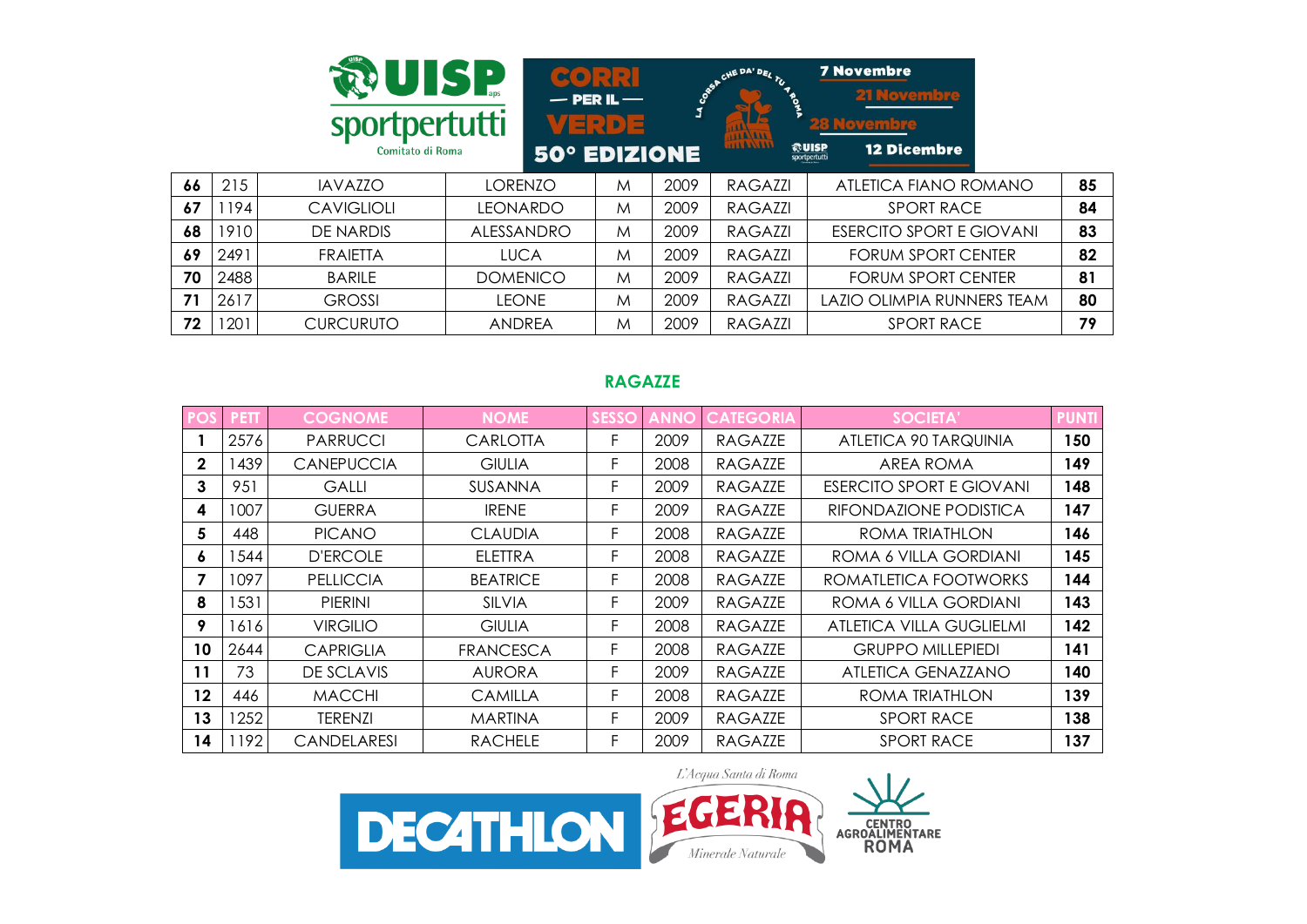|    |      | sportpertutti           | UISP.               | 다리 D            |      | S CREATIVE DAY DEL TUYS | <b>7 Novembre</b>                            |     |
|----|------|-------------------------|---------------------|-----------------|------|-------------------------|----------------------------------------------|-----|
|    |      | Comitato di Roma        | <b>50°</b>          | <b>EDIZIONE</b> |      |                         | ඹUISP<br><b>12 Dicembre</b><br>sportpertutti |     |
| 15 | 751  | <b>BOZZETTO</b>         | <b>VITTORIA</b>     | F               | 2008 | <b>RAGAZZE</b>          | <b>GRUPPO MILLEPIEDI</b>                     | 136 |
| 16 | 535  | <b>PIRZ</b>             | <b>ELENA</b>        | F               | 2008 | <b>RAGAZZE</b>          | <b>GREEN HILL TRIATHLON</b>                  | 135 |
| 17 | 747  | <b>PLAITANO</b>         | SABRINA             | F               | 2008 | <b>RAGAZZE</b>          | <b>GRUPPO MILLEPIEDI</b>                     | 134 |
| 18 | 955  | <b>DELLA FIORENTINA</b> | <b>MAYA</b>         | F               | 2009 | <b>RAGAZZE</b>          | <b>ESERCITO SPORT E GIOVANI</b>              | 133 |
| 19 | 1608 | <b>BRIENZA</b>          | SILVIA              | F               | 2009 | <b>RAGAZZE</b>          | ROMA 6 VILLA GORDIANI                        | 132 |
| 20 | 1562 | <b>CALDERARI</b>        | <b>GIULIA</b>       | F               | 2008 | <b>RAGAZZE</b>          | <b>ROMA TRIATHLON</b>                        | 131 |
| 21 | 179  | <b>MARRAZZO</b>         | <b>CHIARA MARIA</b> | F               | 2009 | <b>RAGAZZE</b>          | <b>LEONE TRIATHLON</b>                       | 130 |
| 22 | 1259 | <b>VALENTINI</b>        | <b>MATILDE</b>      | F               | 2009 | <b>RAGAZZE</b>          | <b>SPORT RACE</b>                            | 129 |
| 23 | 1199 | <b>COMPAGNONI</b>       | SARA                | F               | 2008 | <b>RAGAZZE</b>          | <b>SPORT RACE</b>                            | 128 |
| 24 | 1250 | SPERONI                 | <b>SOFIA</b>        | F               | 2009 | <b>RAGAZZE</b>          | <b>SPORT RACE</b>                            | 127 |
| 25 | 1553 | <b>RUBINI</b>           | <b>EMMA</b>         | F               | 2008 | <b>RAGAZZE</b>          | <b>ATLETICA VILLA GUGLIELMI</b>              | 126 |
| 26 | 1101 | <b>NERI</b>             | <b>LUCIA</b>        | F               | 2009 | <b>RAGAZZE</b>          | ROMATLETICA FOOTWORKS                        | 125 |
| 27 | 739  | <b>MATTEUCCI</b>        | <b>GRETA</b>        | F               | 2009 | <b>RAGAZZE</b>          | <b>GRUPPO MILLEPIEDI</b>                     | 124 |
| 28 | 1096 | <b>GAGLIANO</b>         | SARA                | F               | 2008 | <b>RAGAZZE</b>          | ROMATLETICA FOOTWORKS                        | 123 |
| 29 | 110  | <b>GENTILI</b>          | <b>BENEDETTA</b>    | F               | 2008 | <b>RAGAZZE</b>          | <b>START UP</b>                              | 122 |
| 30 | 2562 | <b>PALLOTTA</b>         | <b>ELEONORA</b>     | F               | 2009 | <b>RAGAZZE</b>          | <b>FIAMME AZZURRE</b>                        | 121 |
| 31 | 1821 | <b>BEVILACQUA</b>       | <b>FRANCESCA</b>    | F               | 2009 | <b>RAGAZZE</b>          | <b>LEONE TRIATHLON</b>                       | 120 |
| 32 | 2390 | <b>MANTOVANI</b>        | <b>GIULIA</b>       | F               | 2009 | <b>RAGAZZE</b>          | OLGIATA 20.12                                | 119 |
| 33 | 2498 | <b>PUGLIELLI</b>        | <b>AURORA</b>       | F               | 2009 | <b>RAGAZZE</b>          | <b>FORUM SPORT CENTER</b>                    | 118 |
| 34 | 1658 | <b>MANCINI</b>          | <b>ILARIA</b>       | F               | 2009 | <b>RAGAZZE</b>          | <b>FIAMME AZZURRE</b>                        | 117 |
| 35 | 2224 | <b>IGNARRA</b>          | <b>FRANCESCA</b>    | F               | 2008 | <b>RAGAZZE</b>          | <b>GSBRUN</b>                                | 116 |
| 36 | 2667 | <b>TACCONELLI</b>       | <b>BEATRICE</b>     | F               | 2009 | <b>RAGAZZE</b>          | RIFONDAZIONE PODISTICA                       | 115 |
| 37 | 2389 | <b>CORSINI</b>          | <b>MATILDE</b>      | F               | 2008 | <b>RAGAZZE</b>          | OLGIATA 20.12                                | 114 |
| 38 | 647  | <b>GIACCHETTI</b>       | <b>GAIA</b>         | F               | 2008 | <b>RAGAZZE</b>          | SS LAZIO ATLETICA LEGGERA                    | 113 |
| 39 | 495  | <b>PALAGIANO</b>        | <b>GAIA</b>         | F               | 2008 | <b>RAGAZZE</b>          | <b>FIAMME AZZURRE</b>                        | 112 |

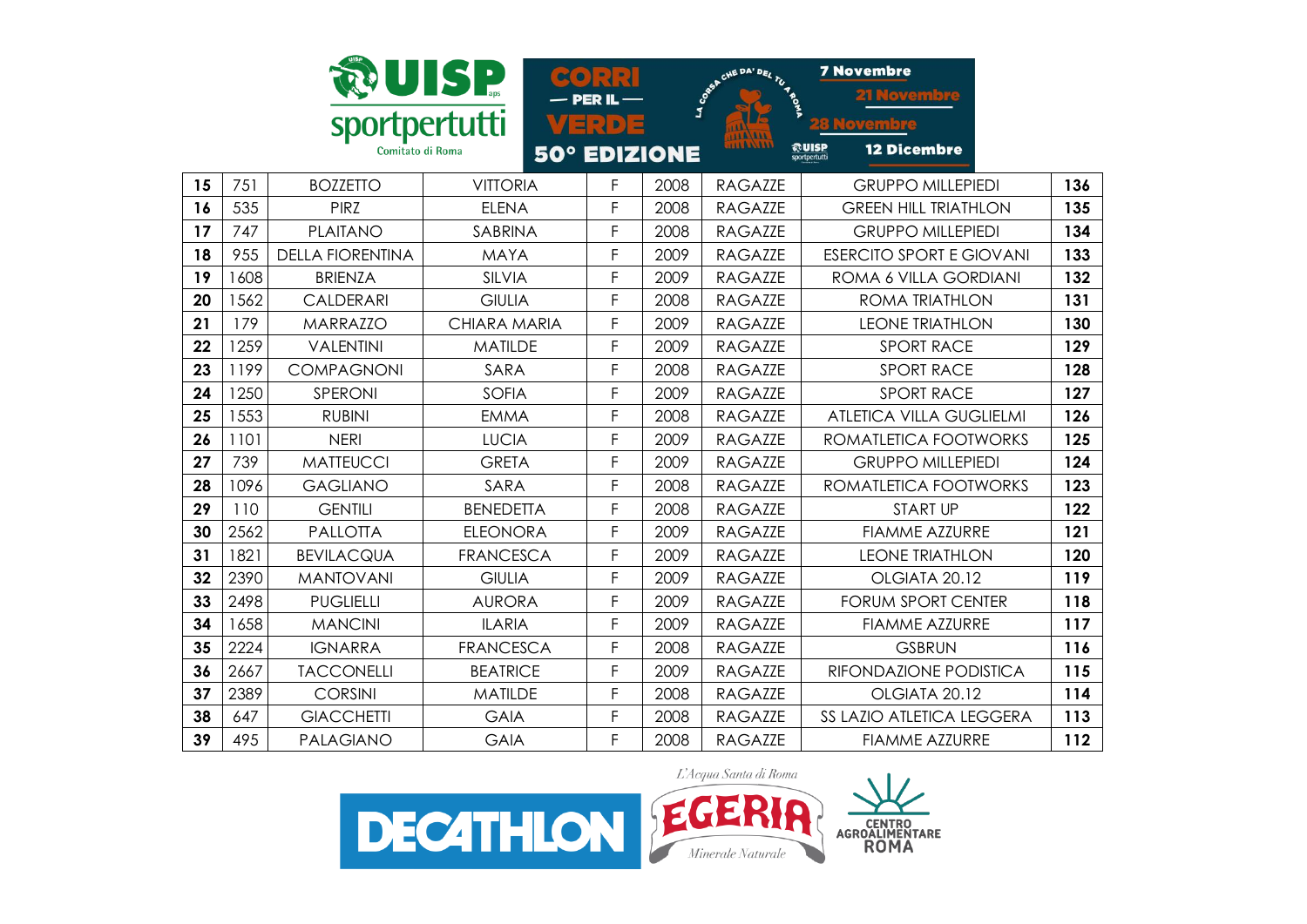|    |      | sportpertutti<br>Comitato di Roma | UISP                   | $\bullet$ $\cdot$ $\cdot$ $\cdot$<br>$-$ PER IL $-$<br>Verle | <b>50° EDIZIONE</b> | CHE DA' DEL TU 4 P<br><b>LA CORE</b><br><b>JAR/ALL</b><br>1182132 | <b>7 Novembre</b><br><b>21 Novembre</b><br>Novembre<br><b>QUISP</b><br><b>12 Dicembre</b><br>sportpertutti |     |
|----|------|-----------------------------------|------------------------|--------------------------------------------------------------|---------------------|-------------------------------------------------------------------|------------------------------------------------------------------------------------------------------------|-----|
| 40 | 2514 | CARERI                            | <b>ALICE</b>           | F.                                                           | 2009                | <b>RAGAZZE</b>                                                    | ROMATLETICA FOOTWORKS                                                                                      | 111 |
| 41 | 2490 | DI POCE                           | <b>LUDOVICA</b>        | F                                                            | 2009                | <b>RAGAZZE</b>                                                    | <b>FORUM SPORT CENTER</b>                                                                                  | 110 |
| 42 | 1094 | <b>RAMAGLIONI</b>                 | <b>ANNA</b>            | F                                                            | 2008                | RAGAZZE                                                           | ROMATLETICA FOOTWORKS                                                                                      | 109 |
| 43 | 2561 | POZZI                             | <b>LUDOVICA</b>        | F                                                            | 2009                | <b>RAGAZZE</b>                                                    | <b>FIAMME AZZURRE</b>                                                                                      | 108 |
| 44 | 1859 | <b>GUGIU</b>                      | <b>FRANCESCA ELENA</b> | F                                                            | 2009                | <b>RAGAZZE</b>                                                    | SS LAZIO ATLETICA LEGGERA                                                                                  | 107 |
| 45 | 1450 | <b>ARCARI</b>                     | <b>GIULIA</b>          | F                                                            | 2009                | RAGAZZE                                                           | ROMATLETICA FOOTWORKS                                                                                      | 106 |
| 46 | 1311 | <b>GALEANO DUQUE</b>              | <b>ALISON</b>          | F                                                            | 2009                | <b>RAGAZZE</b>                                                    | <b>SCAVO 2000</b>                                                                                          | 105 |
| 47 | 1251 | <b>TANTURLI</b>                   | <b>FLAMINIA</b>        | F.                                                           | 2009                | RAGAZZE                                                           | <b>SPORT RACE</b>                                                                                          | 104 |
| 48 | 949  | <b>VERGONI</b>                    | <b>GIORGIA</b>         | F                                                            | 2009                | <b>RAGAZZE</b>                                                    | <b>ESERCITO SPORT E GIOVANI</b>                                                                            | 103 |
| 49 | 957  | PEZZELLA                          | <b>GAIA</b>            | F                                                            | 2008                | <b>RAGAZZE</b>                                                    | <b>ESERCITO SPORT E GIOVANI</b>                                                                            | 102 |
| 50 | 2365 | SPERANDEO                         | <b>BEATRICE</b>        | F                                                            | 2009                | RAGAZZE                                                           | OLGIATA 20.12                                                                                              | 101 |
| 51 | 627  | ZAMBATARO                         | <b>MARTA</b>           | F                                                            | 2009                | RAGAZZE                                                           | RUNNER TRAINER                                                                                             | 100 |
| 52 | 619  | <b>GILARDI</b>                    | <b>IRENE</b>           | F                                                            | 2009                | <b>RAGAZZE</b>                                                    | RUNNER TRAINER                                                                                             | 99  |
| 53 | 1801 | <b>MURGU</b>                      | <b>ELISA</b>           | F                                                            | 2009                | <b>RAGAZZE</b>                                                    | ATLETICA TOR TRE TESTE                                                                                     | 98  |

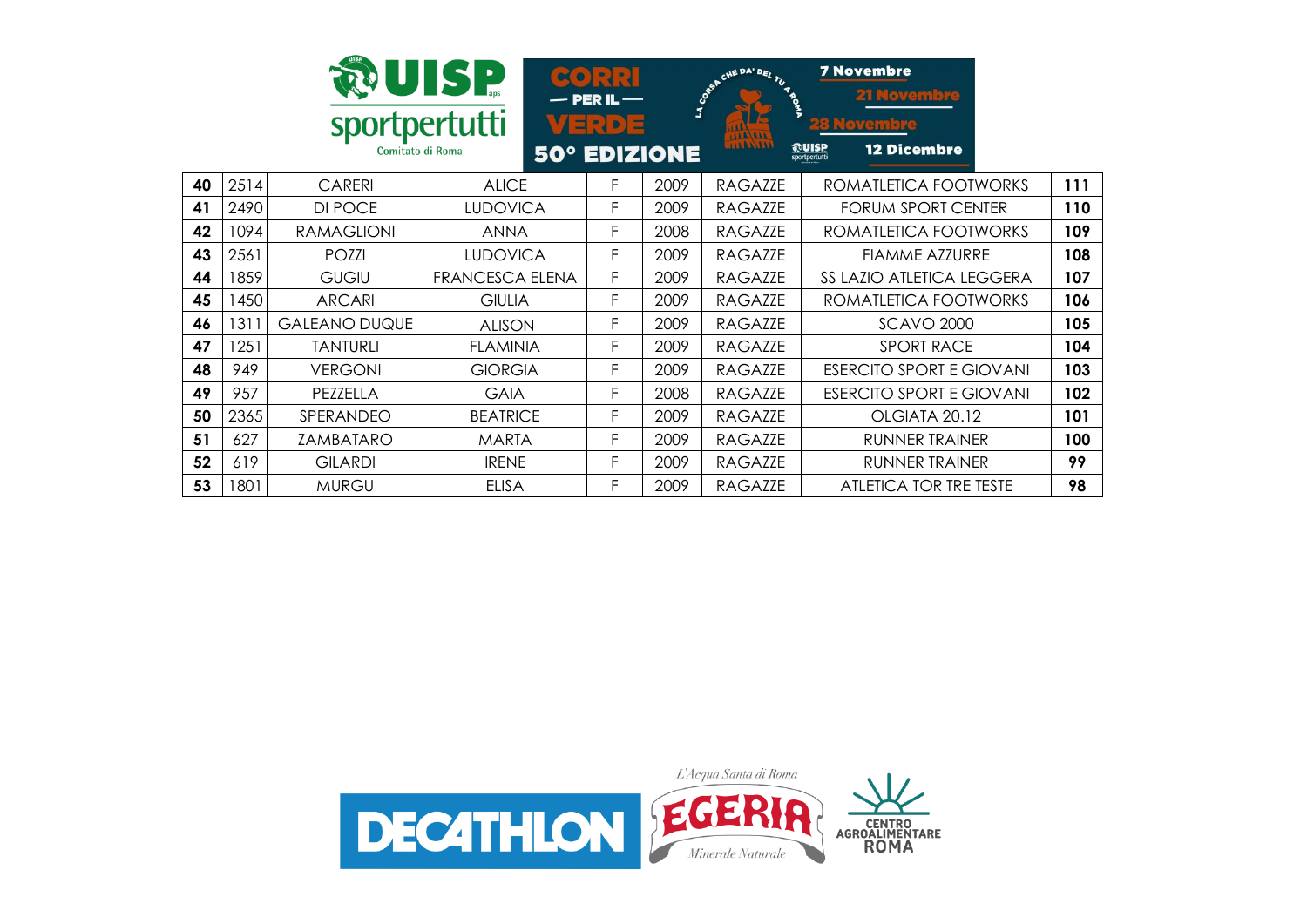

# **CADETTI**

| <b>POS</b>   | <b>PETT</b> | <b>COGNOME</b>          | <b>NOME</b>       | <b>SESSO</b> | <b>ANNO</b> | <b>CATEGORIA</b> | <b>SOCIETA'</b>                 | <b>PUNTI</b> |
|--------------|-------------|-------------------------|-------------------|--------------|-------------|------------------|---------------------------------|--------------|
|              | 1005        | <b>MICA</b>             | <b>LUCA</b>       | M            | 2007        | <b>CADETTI</b>   | RIFONDAZIONE PODISTICA          | 150          |
| $\mathbf 2$  | 1819        | <b>CICCHINELLI</b>      | <b>TOMMASO</b>    | M            | 2006        | <b>CADETTI</b>   | <b>LEONE TRIATHLON</b>          | 149          |
| $\mathbf{3}$ | 441         | CASINI                  | <b>FEDERICO</b>   | M            | 2006        | <b>CADETTI</b>   | ROMA TRIATHLON                  | 148          |
| 4            | 2584        | <b>TOCCI</b>            | <b>ANDREA</b>     | M            | 2006        | <b>CADETTI</b>   | <b>RUNNERS CIAMPINO</b>         | 147          |
| 5            | 2547        | <b>DELLA FIORENTINA</b> | <b>CHRIS</b>      | M            | 2006        | <b>CADETTI</b>   | <b>ESERCITO SPORT E GIOVANI</b> | 146          |
| 6            | 1820        | <b>PIZZORNI</b>         | <b>DANIELE</b>    | M            | 2007        | <b>CADETTI</b>   | <b>LEONE TRIATHLON</b>          | 145          |
| 7            | 878         | <b>CAMPIGOTTO</b>       | <b>TOMMASO</b>    | M            | 2007        | <b>CADETTI</b>   | <b>ESERCITO SPORT E GIOVANI</b> | 144          |
| 8            | 445         | <b>LESTI</b>            | <b>TOMMASO</b>    | M            | 2007        | <b>CADETTI</b>   | ROMA TRIATHLON                  | 143          |
| 9            | 1310        | <b>FRATICELLI</b>       | <b>VALERIO</b>    | M            | 2006        | <b>CADETTI</b>   | <b>SCAVO 2000</b>               | 142          |
| 10           | 1318        | MAZZETTI                | <b>GUGLIELMO</b>  | M            | 2006        | <b>CADETTI</b>   | <b>SCAVO 2000</b>               | 141          |
| 11           | 2574        | <b>PANDOLFI</b>         | <b>LUCA</b>       | M            | 2006        | <b>CADETTI</b>   | ATLETICA 90 TARQUINIA           | 140          |
| 12           | 1086        | <b>PORTARO</b>          | ALESSANDRO        | M            | 2006        | <b>CADETTI</b>   | ROMATLETICA FOOTWORKS           | 139          |
| 13           | 875         | <b>DI CESARE</b>        | <b>DOMENICO</b>   | M            | 2006        | <b>CADETTI</b>   | <b>ESERCITO SPORT E GIOVANI</b> | 138          |
| 14           | 1003        | <b>GIUGA</b>            | <b>LORENZO</b>    | M            | 2006        | <b>CADETTI</b>   | RIFONDAZIONE PODISTICA          | 137          |
| 15           | 443         | <b>MATTIOLI</b>         | <b>ALESSANDRO</b> | M            | 2006        | <b>CADETTI</b>   | ROMA TRIATHLON                  | 136          |
| 16           | 2583        | MASALA                  | <b>DAMIANO</b>    | M            | 2007        | <b>CADETTI</b>   | <b>RUNNERS CIAMPINO</b>         | 135          |
| 17           | 1542        | <b>CAPOCCIA</b>         | <b>ROCCO</b>      | M            | 2006        | <b>CADETTI</b>   | ATLETICA VILLA GUGLIELMI        | 134          |
| 18           | 1203        | <b>DRESTI</b>           | <b>FRANCESCO</b>  | M            | 2007        | <b>CADETTI</b>   | <b>SPORT RACE</b>               | 133          |
| 19           | 1660        | PELLEGRINO              | <b>MATTEO</b>     | M            | 2007        | <b>CADETTI</b>   | ROMATLETICA FOOTWORKS           | 132          |
| 20           | 2549        | <b>MONTELEONE</b>       | <b>VALERIO</b>    | M            | 2006        | <b>CADETTI</b>   | <b>ESERCITO SPORT E GIOVANI</b> | 131          |
| 21           | 496         | <b>GANGEMI</b>          | <b>TOMMASO</b>    | M            | 2007        | <b>CADETTI</b>   | <b>FIAMME AZZURRE</b>           | 130          |

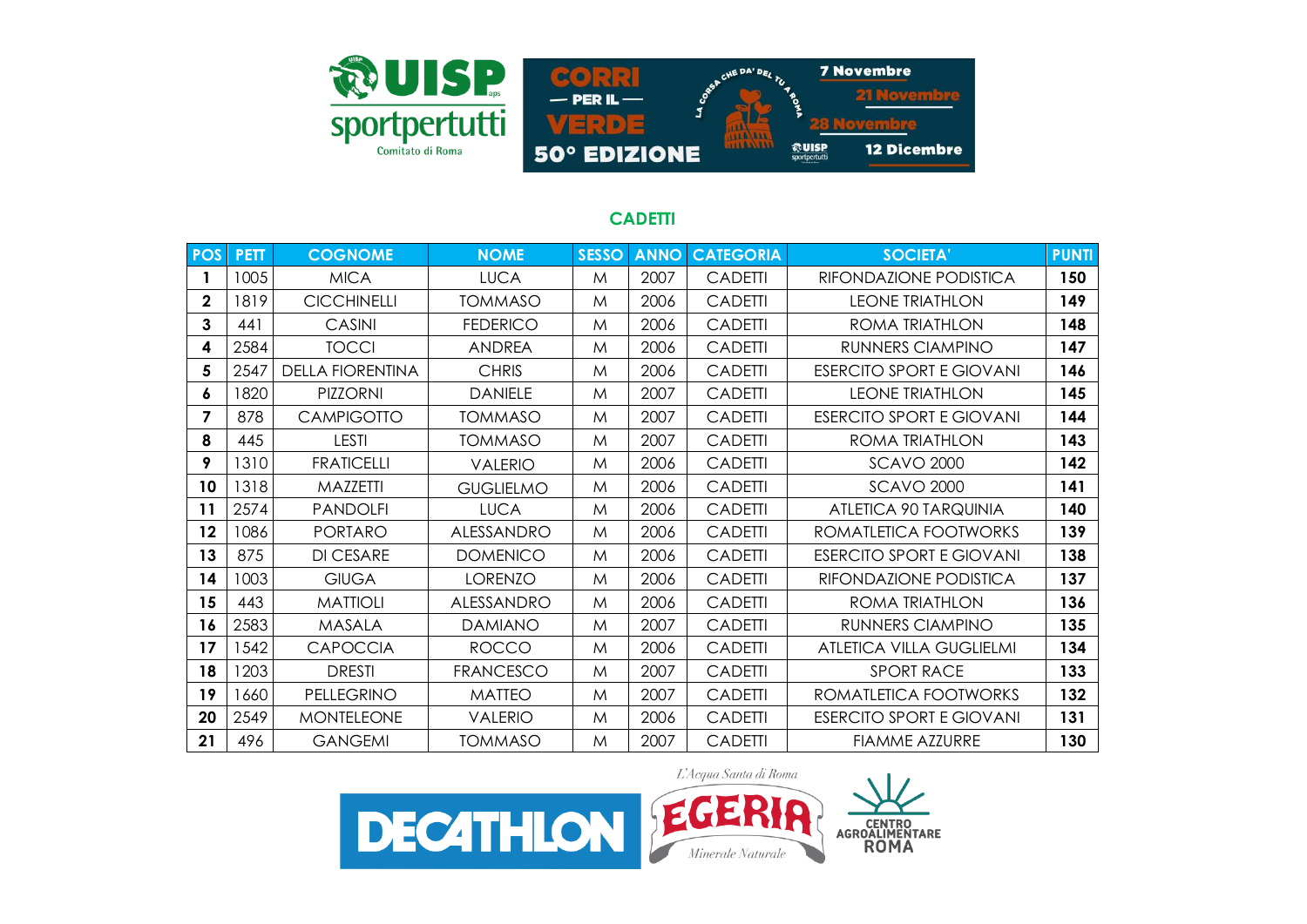|    |      |                     | <b>DUISP</b>      | $\mathbf{E}$<br><b>PER IL</b> |      | <b>SORA CHE DAY DEL TU ROAD</b> | <b>7 Novembre</b>                                                  |     |
|----|------|---------------------|-------------------|-------------------------------|------|---------------------------------|--------------------------------------------------------------------|-----|
|    |      | sportpertutti       |                   | 비리<br>$\mathbf{D}$            | E    |                                 |                                                                    |     |
|    |      | Comitato di Roma    |                   | <b>50° EDIZIONE</b>           |      | 144.444                         | <b><i><u>Roulse</u></i></b><br>sportpertutti<br><b>12 Dicembre</b> |     |
| 22 | 1557 | <b>BASILE</b>       | <b>ANGELO</b>     | M                             | 2006 | <b>CADETTI</b>                  | <b>ATLETICA VILLA GUGLIELMI</b>                                    | 129 |
| 23 | 732  | <b>ROMAGNOLI</b>    | <b>FLAVIO</b>     | M                             | 2007 | <b>CADETTI</b>                  | <b>ACSI CAMPIDOGLIO PALATINO</b>                                   | 128 |
| 24 | 419  | <b>CORSINI</b>      | <b>VALERIO</b>    | M                             | 2007 | <b>CADETTI</b>                  | <b>GSBRUN</b>                                                      | 127 |
| 25 | 1092 | <b>MECHELLI</b>     | <b>FILIPPO</b>    | M                             | 2007 | <b>CADETTI</b>                  | ROMATLETICA FOOTWORKS                                              | 126 |
| 26 | 112  | <b>ZAGHETTI</b>     | <b>ETTORE</b>     | M                             | 2007 | <b>CADETTI</b>                  | <b>START UP</b>                                                    | 125 |
| 27 | 2203 | <b>GATTI</b>        | <b>FLAVIO</b>     | M                             | 2006 | <b>CADETTI</b>                  | <b>SCAVO 2000</b>                                                  | 124 |
| 28 | 734  | <b>FRATTA</b>       | <b>MATTIA</b>     | M                             | 2007 | <b>CADETTI</b>                  | <b>GRUPPO MILLEPIEDI</b>                                           | 123 |
| 29 | 877  | SANNINO             | <b>EMANUELE</b>   | M                             | 2007 | <b>CADETTI</b>                  | <b>ESERCITO SPORT E GIOVANI</b>                                    | 122 |
| 30 | 1091 | <b>TOMASELLI</b>    | <b>MARCO</b>      | M                             | 2007 | <b>CADETTI</b>                  | ROMATLETICA FOOTWORKS                                              | 121 |
| 31 | 1309 | COSLOVI             | <b>MATTEO</b>     | M                             | 2006 | <b>CADETTI</b>                  | <b>SCAVO 2000</b>                                                  | 120 |
| 32 | 1330 | <b>STINGONE</b>     | <b>FRANCESCO</b>  | M                             | 2007 | <b>CADETTI</b>                  | <b>SCAVO 2000</b>                                                  | 119 |
| 33 | 2020 | <b>PONTREMOLESI</b> | <b>MATTEO</b>     | M                             | 2007 | <b>CADETTI</b>                  | ROMATLETICA FOOTWORKS                                              | 118 |
| 34 | 1090 | <b>RATTI</b>        | <b>STEFANO</b>    | M                             | 2007 | <b>CADETTI</b>                  | ROMATLETICA FOOTWORKS                                              | 117 |
| 35 | 2022 | <b>SANTINI</b>      | <b>MASSIMO</b>    | M                             | 2007 | <b>CADETTI</b>                  | ROMATLETICA FOOTWORKS                                              | 116 |
| 36 | 1088 | SABBATINI           | <b>DANIELE</b>    | M                             | 2007 | <b>CADETTI</b>                  | ROMATLETICA FOOTWORKS                                              | 115 |
| 37 | 212  | <b>SILVESTRI</b>    | NICOLO'           | M                             | 2006 | <b>CADETTI</b>                  | ATLETICA FIANO ROMANO                                              | 114 |
| 38 | 2560 | SIMONELLA           | <b>MATTEO</b>     | M                             | 2007 | <b>CADETTI</b>                  | <b>FIAMME AZZURRE</b>                                              | 113 |
| 39 | 200  | <b>LEONE</b>        | <b>FEDERICO</b>   | M                             | 2007 | <b>CADETTI</b>                  | <b>ATLETICA DEI GELSI</b>                                          | 112 |
| 40 | 213  | <b>GIGANTE</b>      | <b>DIEGO</b>      | M                             | 2007 | <b>CADETTI</b>                  | ATLETICA FIANO ROMANO                                              | 111 |
| 41 | 2510 | <b>MATTIA</b>       | <b>EMANUELE</b>   | M                             | 2006 | <b>CADETTI</b>                  | ROMATLETICA FOOTWORKS                                              | 110 |
| 42 | 2358 | PETRELLI            | ALESSANDRO        | M                             | 2007 | <b>CADETTI</b>                  | OLGIATA 20.12                                                      | 109 |
| 43 | 498  | <b>BUCCI</b>        | <b>EDOARDO</b>    | M                             | 2007 | <b>CADETTI</b>                  | <b>FIAMME AZZURRE</b>                                              | 108 |
| 44 | 2665 | <b>VELCANI</b>      | <b>ALEKSANDER</b> | M                             | 2007 | <b>CADETTI</b>                  | <b>GRUPPO MILLEPIEDI</b>                                           | 107 |

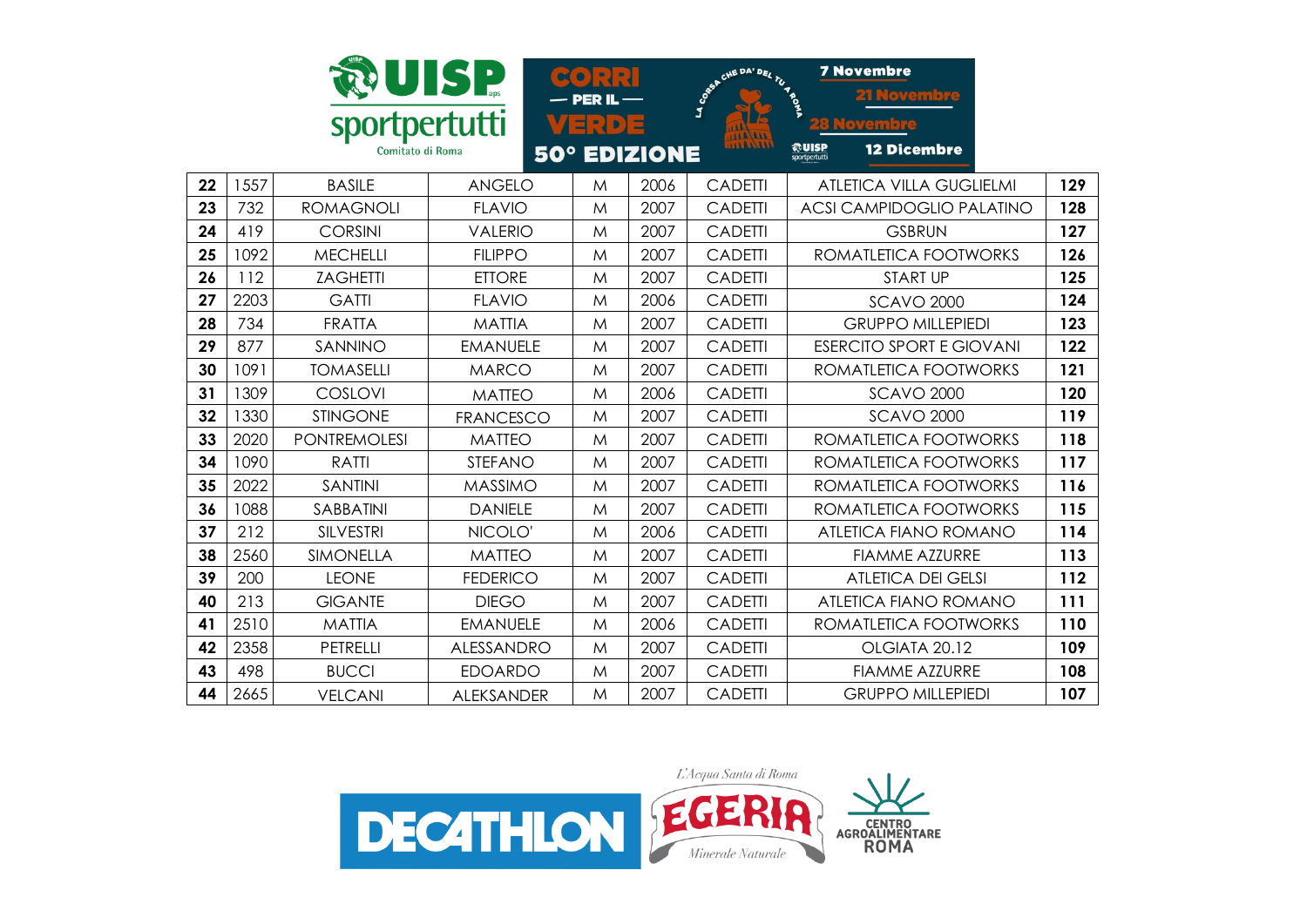

#### **CADETTE\***

| POS     | <b>PETT</b> | <b>COGNOME</b>       | <b>NOME</b>       | <b>SESSO</b> | <b>ANNO</b> | <b>CATEGORIA</b> | <b>SOCIETA'</b>           | <b>PUNTI</b> |
|---------|-------------|----------------------|-------------------|--------------|-------------|------------------|---------------------------|--------------|
|         | 1444        | <b>ADAMINI</b>       | <b>ELISA</b>      | F.           | 2006        | <b>CADETTE</b>   | <b>AREA ROMA</b>          | 150          |
|         | 196         | <b>MAUGINI</b>       | <b>DANIELA</b>    | F            | 2007        | <b>CADETTE</b>   | <b>ATLETICA DEI GELSI</b> | 150          |
|         | 775         | <b>CECCON COBIAN</b> | <b>TERESA</b>     | F            | 2007        | <b>CADETTE</b>   | ATLETICO MONTEROTONDO     | 150          |
|         | 753         | <b>CAVICCHIA</b>     | <b>MARTA</b>      | F            | 2006        | <b>CADETTE</b>   | <b>GRUPPO MILLEPIEDI</b>  | 150          |
|         | 185         | <b>MASSARI</b>       | <b>ALESSIA</b>    | F            | 2007        | CADETTE          | <b>LEONE TRIATHLON</b>    | 150          |
|         | 1695        | <b>CARBONOLI</b>     | <b>BEATRICE</b>   | F            | 2006        | <b>CADETTE</b>   | <b>SPORT RACE</b>         | 150          |
| 7       | 422         | <b>VONELLA</b>       | <b>SOFIA</b>      | F            | 2007        | CADETTE          | <b>GSBRUN</b>             | 144          |
| 8       | 2588        | <b>VALLONE</b>       | <b>ELENA</b>      | F            | 2007        | <b>CADETTE</b>   | RUNNERS CIAMPINO          | 143          |
| 9       | 195         | <b>MASINI</b>        | <b>VIOLA</b>      | F            | 2007        | <b>CADETTE</b>   | <b>ATLETICA DEI GELSI</b> | 142          |
| 10      | 500         | ZARATTI              | <b>MATILDE</b>    | F            | 2007        | <b>CADETTE</b>   | <b>FIAMME AZZURRE</b>     | 141          |
| 11      | 1694        | CARRERA SOLABARRIETA | <b>AINARA</b>     | F            | 2007        | <b>CADETTE</b>   | <b>SPORT RACE</b>         | 140          |
| $12 \,$ | 1710        | <b>ROLLO</b>         | <b>MATILDE</b>    | F            | 2007        | <b>CADETTE</b>   | <b>SPORT RACE</b>         | 139          |
| 13      | 729         | <b>BASSOLETTI</b>    | <b>MIRIANA</b>    | F            | 2007        | <b>CADETTE</b>   | ACSI CAMPIDOGLIO PALATINO | 138          |
| 14      | 2216        | <b>FORNARI</b>       | VALENTINA         | F.           | 2006        | <b>CADETTE</b>   | <b>GSBRUN</b>             | 137          |
| 15      | 1083        | <b>FERRO</b>         | <b>FRANCESCA</b>  | F            | 2007        | <b>CADETTE</b>   | ROMATLETICA FOOTWORKS     | 136          |
| 16      | 1001        | <b>NULLI</b>         | <b>ALICE</b>      | F            | 2006        | CADETTE          | RIFONDAZIONE PODISTICA    | 133          |
| 17      | 1080        | COSTANZO             | <b>CHIARA</b>     | F.           | 2006        | <b>CADETTE</b>   | ROMATLETICA FOOTWORKS     | 131          |
| 18      | 2559        | PALLOTTA             | <b>CATERINA</b>   | F            | 2007        | <b>CADETTE</b>   | <b>FIAMME AZZURRE</b>     | 135          |
| 19      | 1858        | <b>ENA</b>           | <b>MARGHERITA</b> | F            | 2007        | CADETTE          | SS LAZIO ATLETICA LEGGERA | 132          |
| 20      | 486         | <b>CIMINI</b>        | <b>FLAMINIA</b>   | F            | 2007        | <b>CADETTE</b>   | SS LAZIO ATLETICA LEGGERA | 129          |
| 21      | 444         | <b>TIBERI</b>        | <b>BLUE</b>       | F            | 2006        | <b>CADETTE</b>   | ROMA TRIATHLON            | 130          |